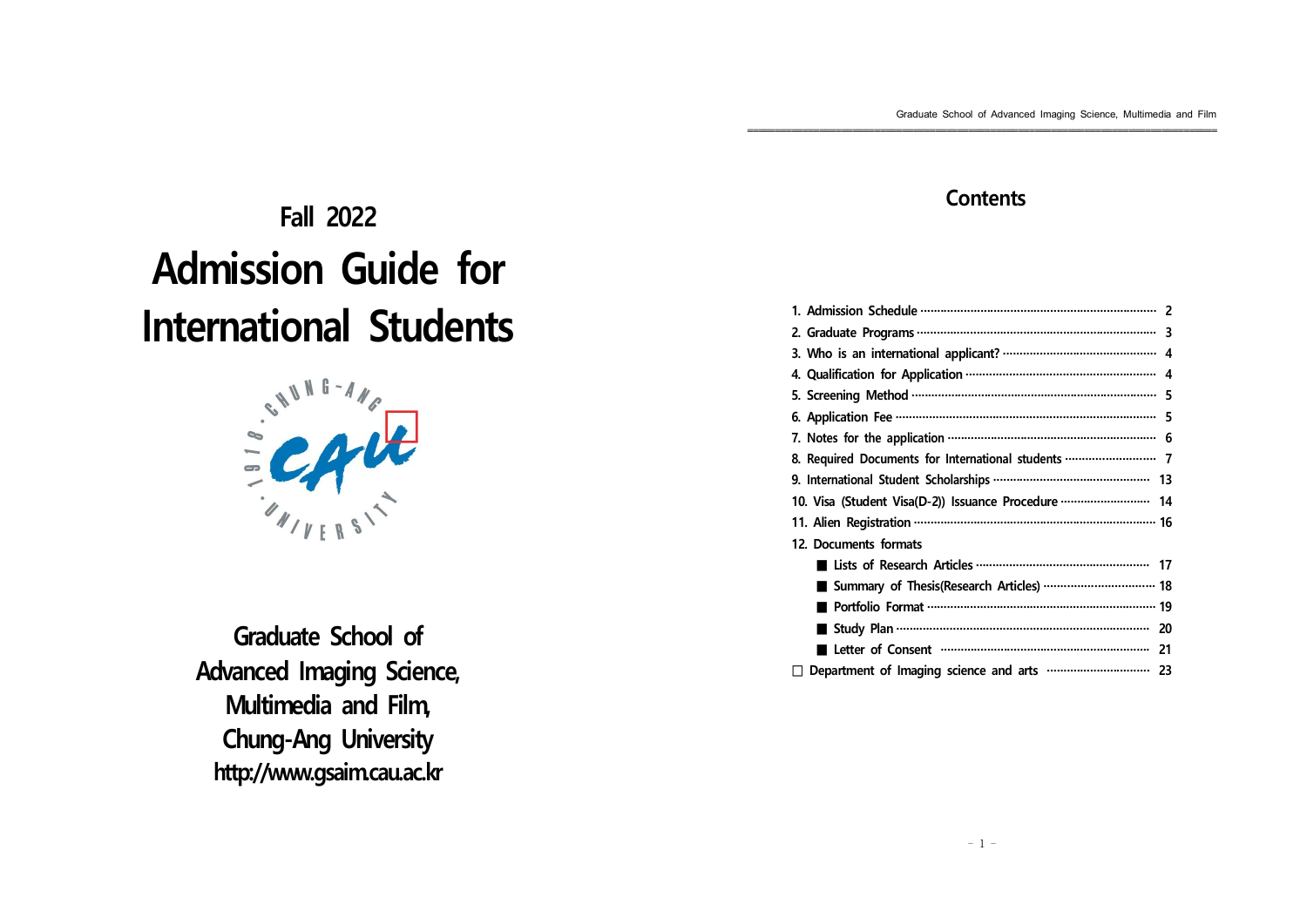※ Submit the list of documents attached to the envelope, which can be printed after applying process is completed via internet(UWAY).

※ **Sign the application form that is printed after applying via internet(UWAY).**

### **2. Graduate Programs**

| <b>Department</b>   | Degree                                                                                                                      | Detailed Major<br>Code             |                                       |      |
|---------------------|-----------------------------------------------------------------------------------------------------------------------------|------------------------------------|---------------------------------------|------|
|                     | Ph.D.                                                                                                                       | Image<br>Engineering               | Al Imaging (Pre. Digital Imaging)     | 0101 |
|                     |                                                                                                                             |                                    | Meta Fusion-VR/Game/Metaverse         | 0102 |
|                     | M.A.                                                                                                                        |                                    | Technology Art                        | 0103 |
|                     |                                                                                                                             |                                    | Film, Animation & Media Studies       | 0201 |
|                     | Ph.D.<br>M.A.                                                                                                               |                                    | OTT.Content Planning /Policy/Business | 0202 |
|                     |                                                                                                                             |                                    | Digital Scientific Photography        | 0203 |
| Imaging             | Ph.D.<br>Ι                                                                                                                  | Film and<br>Multimedia             | Film & Media Production               | 0204 |
| Science and<br>Arts | <b>MFA</b><br>(Masters Degree<br>in Fine Art)<br><b>MFA</b><br>(Masters Degree<br>in Fine Art)<br>Ph.D.<br>$\prime$<br>M.A. |                                    | Immersive Media/Animation<br>Contents | 0205 |
|                     |                                                                                                                             |                                    | Special Effects                       | 0206 |
|                     |                                                                                                                             | Creative<br><b>Masters</b>         | Creative Masters (Engineering)        | 0301 |
|                     |                                                                                                                             |                                    | Creative Masters (Arts)               | 0302 |
|                     | Ph.D.<br>M.A.                                                                                                               | Entertainment<br><b>Technology</b> |                                       | 0401 |

※ Every Degree course is 2-year-course.

- ※ Entertainment Technology has no Detailed Major. (For Korean, Ph.D. is only available for applying Entertainment Technology. No limitations for foreign students.)
- **※ Creative Masters is Weekend Course (For Korean Nationality Only)**
- **※ Detailed majors' title will be changed to 'Digtal Imaging→AI Imaging', 'VR/Game/Metaverse→Meta Fusion-VR/Game/Metaverse', 'Entertainment Content Planning/Policy/Busines→OTT•Content Planning/Policy/Business' from 2022 Fall**

### **1. Admission Schedule (Starting semester : 2022 Fall)**

| <b>Detail</b><br>Date/Time      |                                     | Place                                                                                            | Reference                                                                                                                                                                                                         |
|---------------------------------|-------------------------------------|--------------------------------------------------------------------------------------------------|-------------------------------------------------------------------------------------------------------------------------------------------------------------------------------------------------------------------|
| Online<br>application           | May. 3rd(10:00)<br>May. 16th(24:00) | http://www.uway<br>apply.com/ or<br>pop-up at<br>GSAIM website<br>http://www.gsaim<br>.cau.ac.kr | $\triangleright$ Only accept online<br>application<br>Application can be<br>accepted 24 hours every day<br>during application period                                                                              |
| Submit<br>Required<br>Documents | May. 3rd<br>$\sim$ May. 17th        | GSAIM's Office:<br>#506, Art Center<br>Building $(\#301)$ ,<br>Chung-Ang<br>University           | $\blacktriangleright$ Send the printed<br>application form and all the<br>documents as express mail<br>to GSAIM's office, or visit<br>GSAIM's office to submit.<br>Express mail must be sent<br>before May. 17th. |
| Interview                       | May. 28th                           | Information will<br>be noticed at<br>GSAIM's<br>Homepage                                         | All the interview will<br>be<br>done by online (ZOOM)                                                                                                                                                             |
| Notification                    | Jun. 10th<br>(Subject to<br>Change) | On GSAIM's<br>Homepage<br>http://www.gsaim<br>.cau.ac.kr/                                        |                                                                                                                                                                                                                   |

▶ Address for the Submission (P.O. 06974)

: Room No. 506, Building No. 301, 84, Heukseok-ro, Dongjak-gu, Seoul, Republic of Korea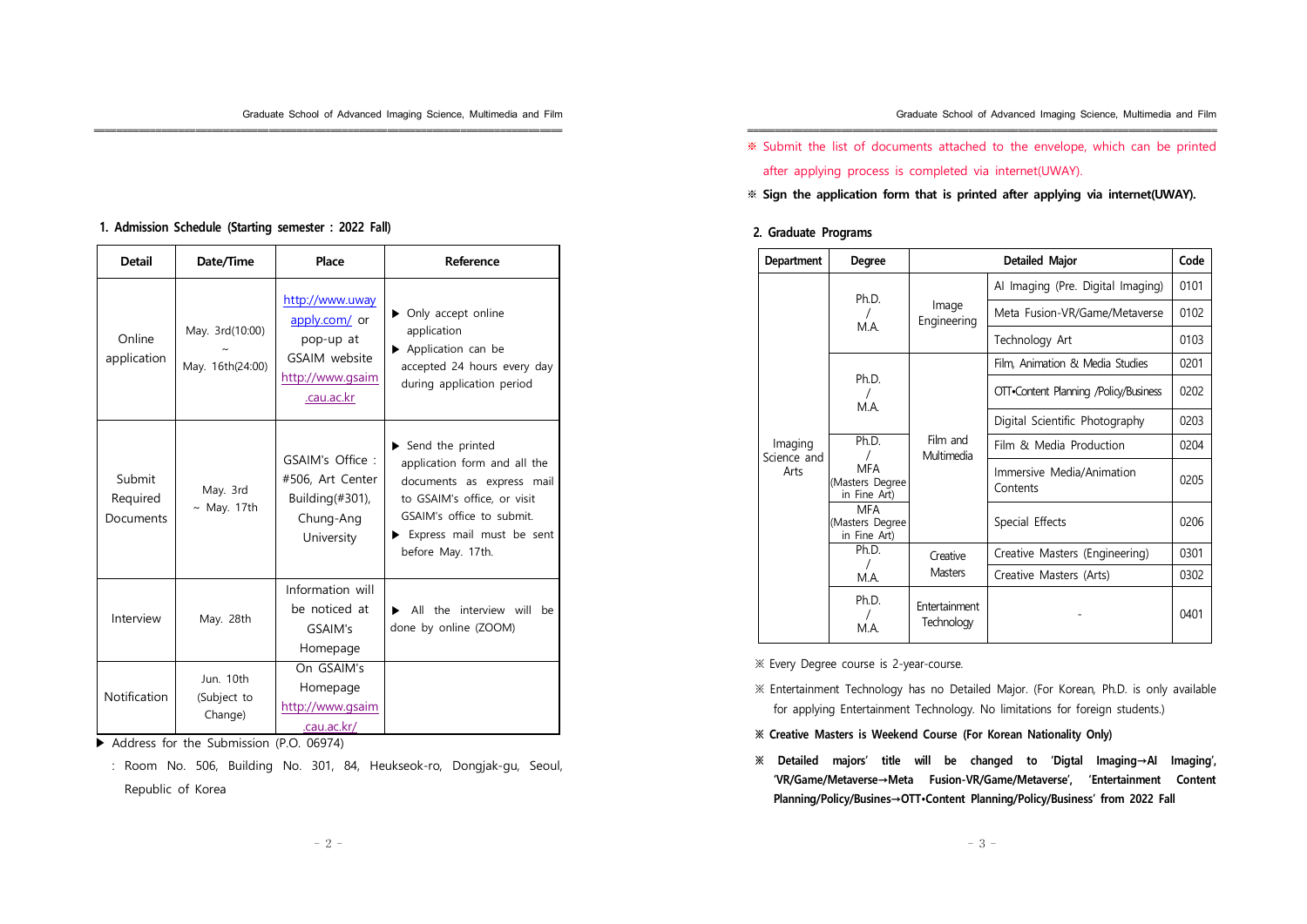### **3. Who is an International Applicant? (If any one of the followings applies to you)**

- 1) Foreign national whose parents must have foreign citizenship.
- 2) Irrespective of nationality, one who has completed or is scheduled to complete all education courses, equivalent to primary, secondary and university education in a foreign country for more than 16 years.

### **4. Qualification for Application**

- 1) Applicants who wish to pursue a M.A./MFA degree at the Graduate School must hold the equivalent of a bachelor's degree from an institution of recognized standing.
- 2) Applicants who wish to pursue a PHD at the Graduate School must hold the equivalent of a Master's degree from an institution of recognized standing.
- 3) Minimum Language Requirement : International applicants must meet one of the below conditions.
	- ① TOPIK lever 4
	- ② TOEFL PBT 530 (CBT 197, IBT 71), IELTS 5.5, CEFR B2, TEPS 600

③ Applicants are exempt from the language proficiency requirement if they meet only any of the following criteria.

- An applicant whose mother tongue is English
- An applicant who had high school academic background in English Speaking country.
- An applicant who completed Korean language course Level 4 or higher or who is taking course Level 5 or higher at the Korean Language Institute affiliated to the Chung-Ang University.
- An applicant who graduated from the Korean department in foreign universities or who graduated from Korean universities for bachelor's degree.

### **5. Screening Method**

1) Screening is carried out with a comprehensive evaluation on the basis of documents submitted and interview results. Evaluations are given to applicants with a combination of academic ability, suitability for the program and potential for high achievement.

2) Standard of Process

| <b>Detail</b>                         | <b>Documentation Review</b> | Interview    | Total |
|---------------------------------------|-----------------------------|--------------|-------|
| 100<br>Score                          |                             | 100          | 200   |
| Rejection<br>standard<br>Less than 60 |                             | Less than 60 |       |

| <b>Detail</b>           | <b>Standard of Process</b>                 |  |  |  |
|-------------------------|--------------------------------------------|--|--|--|
| Documentation<br>Review | • Study Plan and Portfolio                 |  |  |  |
|                         | (see the list of required documents below) |  |  |  |
|                         | • Scores of all courses                    |  |  |  |
| Interview               | • Passion and Sincerity on study           |  |  |  |
|                         | • Aptitude of Major                        |  |  |  |
|                         | Knowledge of Major                         |  |  |  |

### **※ Note**

- ① If an applicant doesn't attend the interview, he/she will be rejected.
- ② If an applicant is (or has been) found guilty of submitting false/forged documents or using unfair means during the interview or impersonation or procuring impersonation by any person, the admission will be cancelled regardless of registration.
- ③ The admission will be cancelled if the successful applicant doesn't register within registration period.
- ④ Korean subtitle or explanation must be included if portfolio is in other language.

### **6. Application Fee**

**- 80,000 Korean won**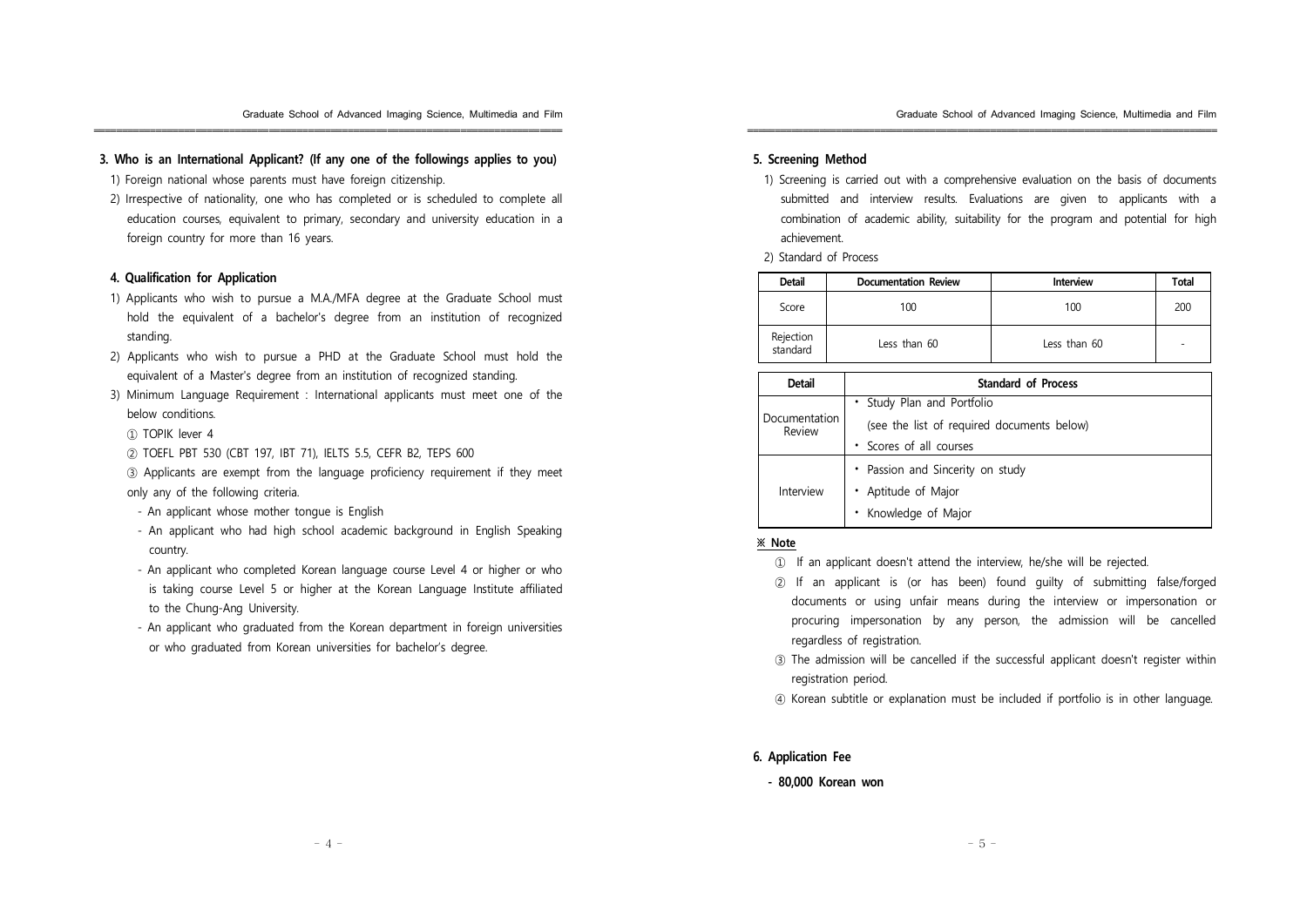### **7. Notes for the application**

- 1) Only online application will be accepted.
- 2) After confirmation of receipt, print out application form and submit the form and other documents via Mail (or visit) by **May 17th, 2022**.

- 3) After confirmation of receipt, modification of application form and refund of application fee will not be allowed.
- 4) Submitted documents will not be returned.
- 5) If an applicant doesn't attend the interview, he/she will be rejected.
- 6) If an applicant is (or has been) found guilty of submitting false/forged documents or using unfair means during the interview or impersonation or procuring impersonation by any person, the admission will be cancelled regardless of registration.(No refund of both tuition fee and admission fee in this case)
- 7) The admission will be cancelled if the successful applicant doesn't register within registration period.
- 8) Newly enrolled students may make a request for leave of absence by submitting their leave of absence form to GSAIM's Office. Making an online request for leave of absence is not allowed.
- 9) Newly enrolled students shall meet with their head professor and obtain an approval by the head professor prior to submitting their leave of absence form.
- 10) In the event of submitting an admission withdrawal application before the first day of the semester, students may receive a full refund of both tuition fee and admission fee (However, it requires a certain amount of time to receive a refund after submitting an admission withdrawal application).
- 11) In the event that students express their intention of drop-out within 30 days after the first day of the semester, students may receive a five-sixth refund of tuition fee (However, there is no refund of admission fee).
- 12) Those who wish to receive a refund shall visit GSAIM's Office and submit the required documents. Making a request for a refund via phone call is not allowed.
- 13) Required documents for admission withdrawal and drop-out
- Admission withdrawal form (It is required to use CAU's form.)
- Registration fee receipt (original), a copy of a student's identification card, a copy of a bankbook under a student's name
- If any other agent attempts to receive a refund on behalf of a student, identification cards of both the student and the agent are required.

### **8. Required Documents for International students**

☞ Documents not in English or Korean (except a copy of passport, ID and alien registration card) must be accompanied by a complete English or Korean translation authenticated by the issuing institution or notarized by a notary's office.

☞ Authenticated documents must be issued within 6 months from **May 16th 2022.**

### **1) Applicants whose parents are both non-Korean citizens(MA/MFA)**

- ① An application form (print out after completion of online application) ·············· 1
- ② Diploma or certificate of graduation from undergraduate institution ·················· 1 (or a proof of expected graduation)
	- ▶ Requirements for Chinese applicants
	- Diploma, Certificate of graduation from undergraduate institution (notarized in China)
	- Verification from the China Academic Degree & Graduate Education Development Center (http://www.cdgdc.edu.cn)
	- Prospective graduate should submit Certification of the expectant graduation. If the undergraduate school do not issue the Certification of the expectant graduation, prospective graduate should submit Certification of the expectant graduation issued by China Academic Degree & Graduate Education Development Center.
	- Prospective graduate should submit Diploma, Certificate of graduation from undergraduate institution (notarized in China), and Verification from the China Academic Degree & Graduate Education Development Center by **Jul. 29th. 2022** (If not, D-2 Visa may not be issued before Fall semester starts, and CAU has no responsibility for this.)
- ③ Official transcript of previously attended undergraduate institution(s) ················ 1 (or a proof of expected graduation)
- ④ Study Plan (use GSAIM's form) ················································································ 1
- ⑤ Certificate of career (if available) ············································································· 1
- ⑥ Awards (if available) ·································································································· 1
- ⑦ Exhibition's Catalog and other documents (if available) ······································· 1
- ⑧ **M.A. only) Academic Criticism of Works or Maker(A4 paper, 5~10 pages)** ·· ··· · 1 (Required for applicants applying for the Major of **Film, Animation & Media Studies, OTT•Content Planning/Policy/Business, Digital Scientific Imaging**)
- ⑨ Portfolio [**One Video file** saved in USB(can be worked by using ordinary computer) ······ 1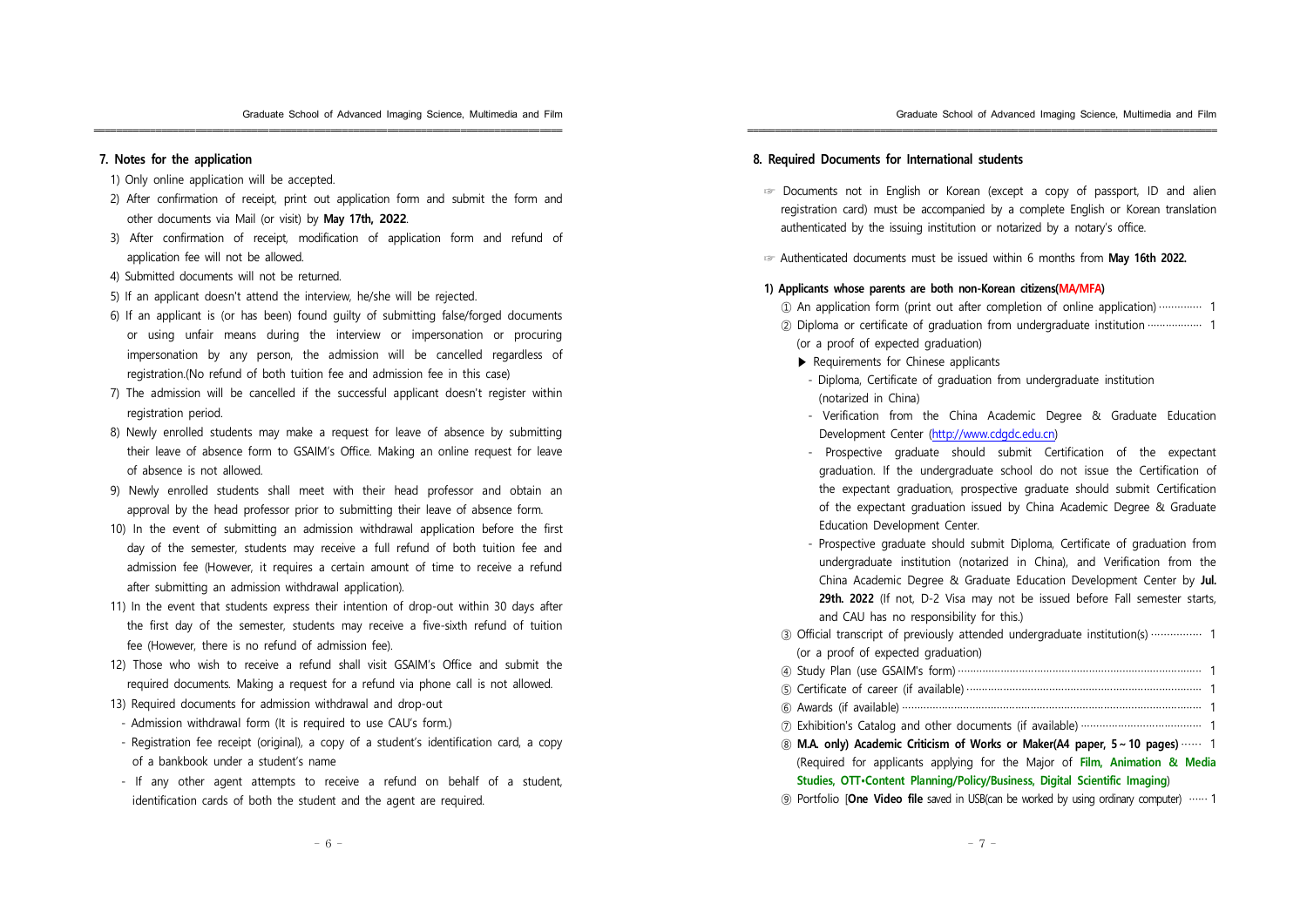- Required for applicants applying for the major of **Film & Media Production, Immersive Media/Animation Contents, Special Effects (**Optional for applicants applying for the major of Technology Art)

- **Film & Media Production Applicants who does not have Video Portfolio,** planning to study for the field of directing, producing, or scenario should submit a short 15 minute script which can be made in first semester.
- Applicants applying for the major of **Film & Media Production, Immersive Media/Animation Contents, Special Effects** should submit one USB portfolio of movie /work and one page summary (**Only one art works**).. Applicants who submit USB portfolio may be given preference.

※ Foreign language based video portfolio file must includes Korean subtitles.

- ⑩ Certificate of TOPIK or Valid ID TOEFL or TOEIC score report (Original) ········· 1
- ⑪ Each copy of applicant's passport and I.D. (Identification) card ············ 1 of each
- ⑫ A copy of both parents' certification of nationality ·············································· 1 (e.g. copy of passport, ID card)
- ⑬ A copy of applicant and parents' alien registration card(head and tail), if available ·················································································································· 1
- ⑭ One formal document certifying family relations between the applicant and both parents ························································································································ 1
	- ▶ Requirements for Chinese applicants
	- Chinese applicants should submit the family register (戶口簿) of your parents and yourself. (Should be notarized **in China** and in either English or in Korean. **In case of your family register is separated from your parents', submit yours and all your parents' one, 1 sets of each, respectively. Also you must submit the certificate of family relations.**)
	- Chinese applicants should submit the death certificate if any one of parents passed away.
	- Chinese applicants should submit the divorce certificate if parents divorced.
- ⑮ Letter of Consent for school verification (Required for graduates from foreign Universities(Colleges) only, not required for applicants graduated from Korean or Chinese Universities) ·································································································· 1
- ⑯ Financial certificate with supporting documentation (with a minimum deposit balance of US\$20,000) ································································································ 1
	- Certificate of the bank deposit balance of the applicant or the sponsor with a minimum deposit balance of US\$20,000 for at least one month or a certificate of remittance of US\$20,000 or more to Korea. (The expiry date of balance account must be valid at the time of admission)
	- Certificate of the bank deposit balance is for the account of the sponsor,

sponsor's certificate of employment(or business registration) or sponsor's certificate of taxation for property is required additionally.

- The expiry date of Chinese balance account must be valid at the time of admission. (Should be expired after **Mar. 31st, 2023** for the Fall semester applicants)
- Other currencies are allowed, if the amount of the balance account exceeds the currency of U.S. \$20,000.

#### **2) Applicants whose parents are both non-Korean citizens(PH.D)**

① An application form (print out after completion of online application) ·············· 1

- ② Diploma or certificate of graduation from undergraduate institution ·················· 1 (or a proof of expected graduation)
	- ▶ Requirements for Chinese applicants
	- Diploma, Certificate of graduation from undergraduate institution (notarized in China)
	- Verification from the China Academic Degree & Graduate Education Development Center (http://www.cdgdc.edu.cn)
	- Prospective graduate should submit Certification of the expectant graduation. If the undergraduate school do not issue the Certification of the expectant graduation, prospective graduate should submit Certification of the expectant graduation issued by China Academic Degree & Graduate Education Development Center.
	- Prospective graduate should submit Diploma, Certificate of graduation from undergraduate institution (notarized in China), and Verification from the China Academic Degree & Graduate Education Development Center by **Jul. 29th. 2022** (If not, D-2 Visa may not be issued before Fall semester starts, and CAU has no responsibility for this.)
- ③ Diploma or certificate of graduation from graduate institution ··························· 1
	- ▶ Requirements for Chinese applicants
	- Diploma, Certificate of graduation from graduate institution (notarized in China)
	- Verification from the China Academic Degree & Graduate Education Development Center (http://www.cdgdc.edu.cn)
	- For prospective graduate, refer to ②.
- ④ Official transcript of previously attended undergraduate institution(s) ················ 1 (or a proof of expected graduation)
- ⑤ Official transcript of previously attended graduate institution(s) ·························· 1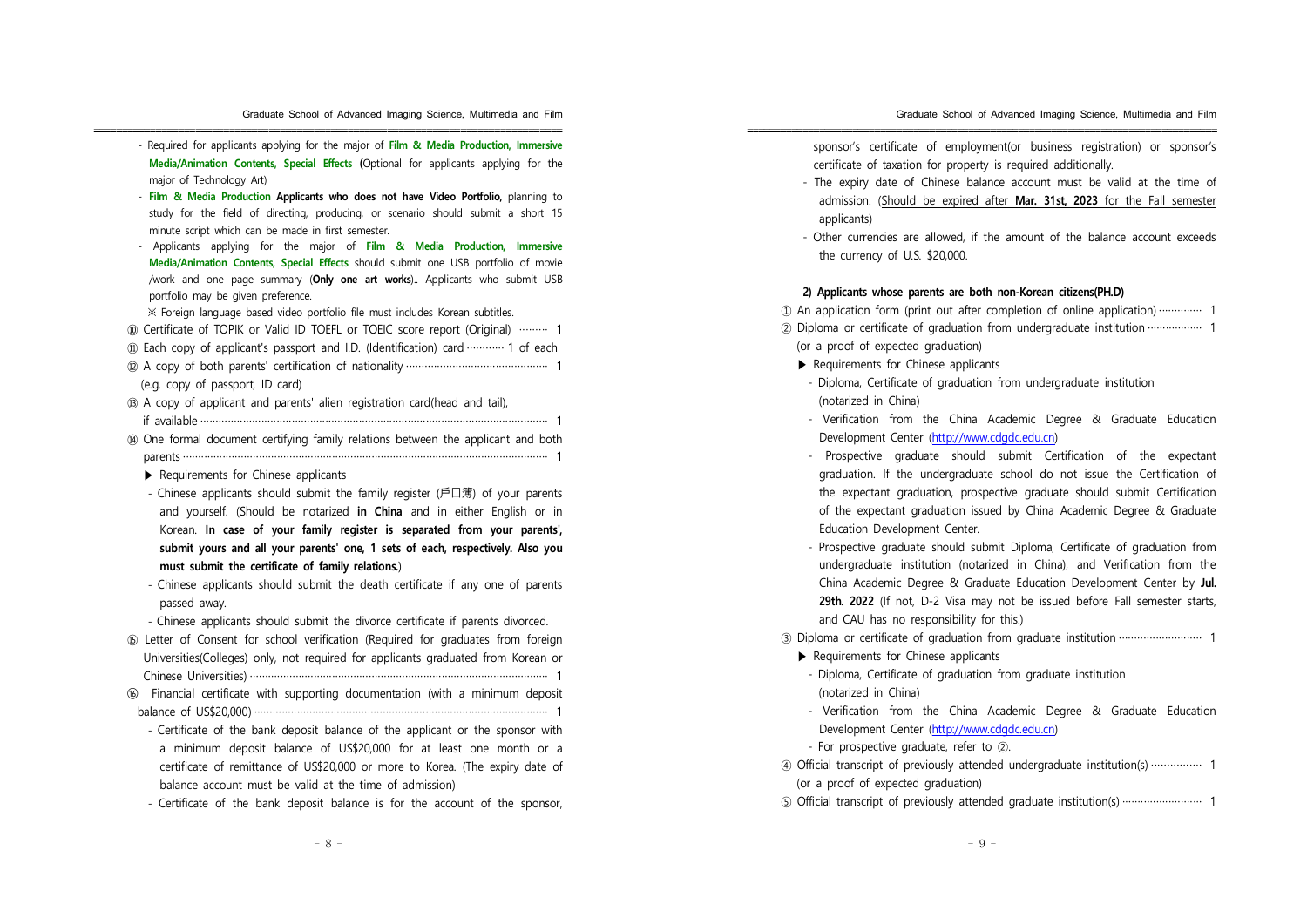| 11) Research Articles (Master Thesis and Research Articles of recent 3 years listed<br>on the list of GSAIM's form / Research Articles will be returned after interview) 1<br>12 Summary of Thesis (every research article's summary of thesis, use attached                                      |
|---------------------------------------------------------------------------------------------------------------------------------------------------------------------------------------------------------------------------------------------------------------------------------------------------|
|                                                                                                                                                                                                                                                                                                   |
| ® Certificate of TOPIK or Valid ID TOEFL or TOEIC score report (Original),  1                                                                                                                                                                                                                     |
| 49 Each copy of applicant's passport and I.D. (Identification) card …………… 1 of each                                                                                                                                                                                                               |
| (e.g. copy of passport, ID card)                                                                                                                                                                                                                                                                  |
| 66 A copy of applicant and parents' alien registration card(head and tail),                                                                                                                                                                                                                       |
|                                                                                                                                                                                                                                                                                                   |
| <b>10</b> One formal document certifying family relations between the applicant and both                                                                                                                                                                                                          |
|                                                                                                                                                                                                                                                                                                   |
| <b>® ▶ Requirements for Chinese applicants</b>                                                                                                                                                                                                                                                    |
| - Chinese applicants should submit the family register (戶口簿) of his/her<br>parents and him/herself. (Should be notarized in China and in either English                                                                                                                                           |
| or in Korean. In case of your family register is separated from your parents',                                                                                                                                                                                                                    |
| submit yours and all your parents' one, 1 sets of each, respectively. Also you                                                                                                                                                                                                                    |
| must submit the certificate of family relations.)                                                                                                                                                                                                                                                 |
| - Chinese applicants should submit the death certificate if any one of parents<br>passed away.                                                                                                                                                                                                    |
| - Chinese applicants should submit the divorce certificate if parents divorced.                                                                                                                                                                                                                   |
| <b>®</b> Letter of Consent for school verification (Required for graduates from foreign                                                                                                                                                                                                           |
| Universities(Colleges) only, not required for applicants graduated from Korean or                                                                                                                                                                                                                 |
|                                                                                                                                                                                                                                                                                                   |
| @ Financial certificate with supporting documentation (with a minimum deposit                                                                                                                                                                                                                     |
|                                                                                                                                                                                                                                                                                                   |
| - Certificate of the bank deposit balance of the applicant or the sponsor with<br>a minimum deposit balance of US\$20,000 for at least one month or a<br>certificate of remittance of US\$20,000 or more to Korea. (The expiry date of<br>balance account must be valid at the time of admission) |
| - Certificate of the bank deposit balance is for the account of the sponsor,                                                                                                                                                                                                                      |
| sponsor's certificate of employment(or business registration) or sponsor's                                                                                                                                                                                                                        |

Graduate School of Advanced Imaging Science, Multimedia and Film

certificate of taxation for property is required additionally.

- The expiry date of Chinese balance account must be valid at the time of admission. (Should be expired after **Mar. 31st, 2022** for the Fall semester applicants)
- Other currencies are allowed, if the amount of the balance account exceeds the currency of U.S. \$20,000.
- ◯21 Portfolio [**One Video file** saved in USB(can be worked by using ordinary computer) ······ 1
- Required for applicants applying for the major of **Film & Media Production, Immersive Media/Animation Contents (**Optional for applicants applying for the major of Technology Art)
- **Film & Media Production Applicants who does not have Video Portfolio,** planning to study for the field of directing, producing, or scenario should submit a short 15 minute script which can be made in first semester.
- Applicants applying for the major of **Film & Media Production, Immersive Media/Animation Contents** should submit one USB portfolio of movie /work and one page summary (**Only one art works**).. Applicants who submit USB portfolio may be given preference.

※ Foreign language based video portfolio file must includes Korean subtitles.

### **※ Important Note : How to get notarized certificate (foreign university graduates only)**

- **- Applicants who earned degree in United States** : All documents submitted should be notarized by National Student Clearing House.
	- ☞ National Student Clearing House :http://www.studentclearinghouse.org/
- **- Applicants who earned degree in China :** All documents submitted should be notarized by one of the following websites.
- ① China Higher-education Student Information : http://www.chsi.com.cn
- ② China Academic Degree & Graduate Education Development Center : http://www.cdgdc.edu.cn
- ③ Confucious Institute in Seoul : http://www.cis.or.kr
- **- Applicants who earned degree in Japan :** Please contact to Embassy of Japan in Korea.
- **- In cases not mentioned above:** Please choose one from below.
- ① Confirmed academic background document(s) of apostille from the university's country government.
- ② Confirmed academic background document(s) Korean consul of Country of sojourn or native embassies and legations.

**2) Korean Residents living abroad must submit the Certificate of completion abroad of**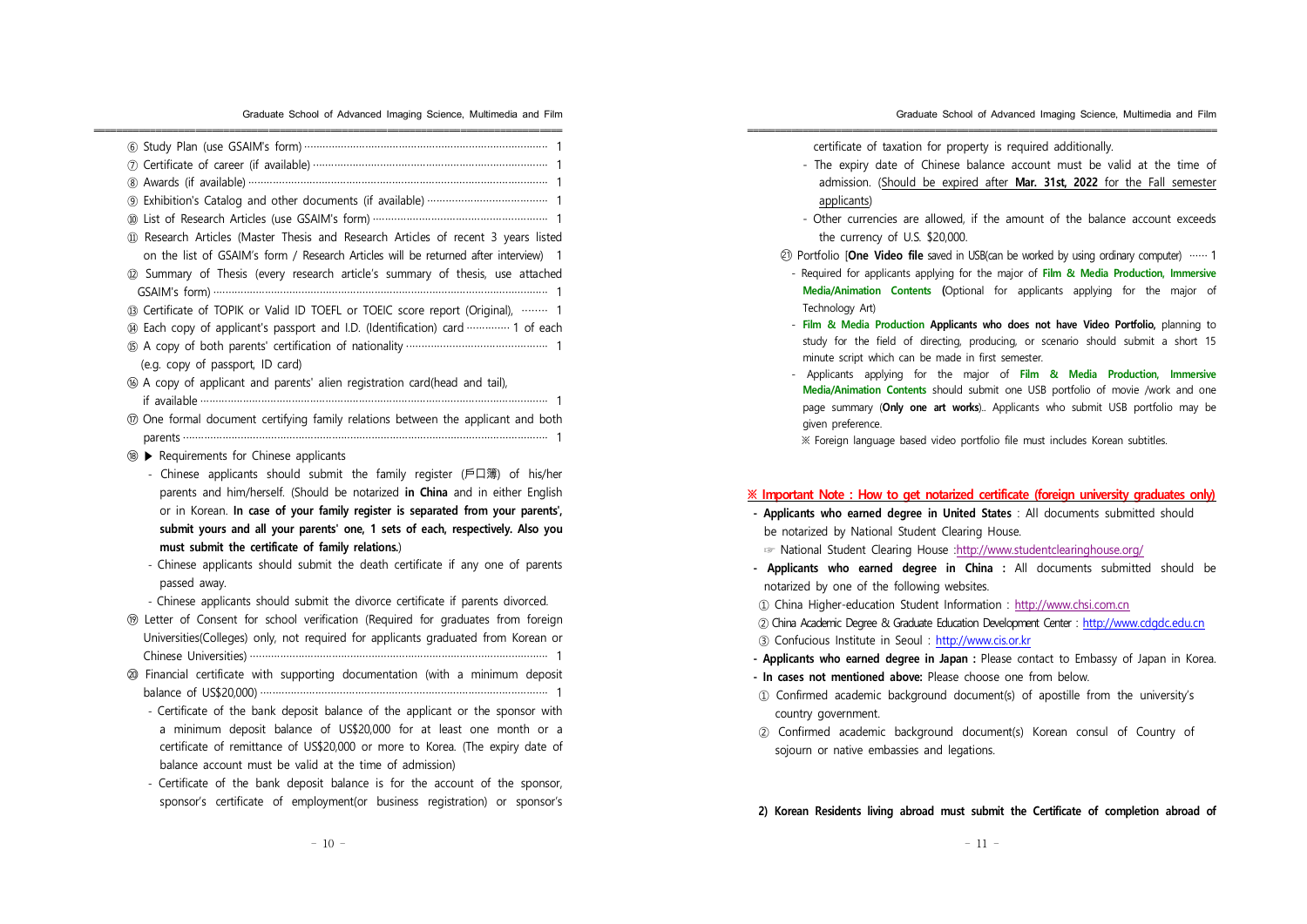**Elementary School, Middle School, and High School and University and official transcripts for all years (more than 16 years) of study completed. Documents listed in 1) are also required.** \* It will apply when either applicant or one of his/her parents is Korean. \* Proof of foreign nationals are not required.

Graduate School of Advanced Imaging Science, Multimedia and Film

### **9. International Student Scholarships**

| <b>Semes</b>       | <b>Requirement and Benefits</b>                                                                                                |                                                                                                                                                                                                                           |  |  |  |
|--------------------|--------------------------------------------------------------------------------------------------------------------------------|---------------------------------------------------------------------------------------------------------------------------------------------------------------------------------------------------------------------------|--|--|--|
| ter                | <b>Film and Multimedia</b>                                                                                                     | Image Engineering                                                                                                                                                                                                         |  |  |  |
| 1st                | - Admitted international students who<br>achieved level 5 proficiency on the TOPIK<br>: 70% tuition waiver                     | - Selected Students Based on Admission<br>Score(70 or higher out of 100 scare)<br>$\Rightarrow$ Full tuition waiver                                                                                                       |  |  |  |
|                    | - Admitted international students who<br>don't apply to above requirement<br>: 50% tuition waiver                              |                                                                                                                                                                                                                           |  |  |  |
| 2nd                | -G.P.A. of 3.0 or higher (last semester):<br>50% tuition waiver<br>-G.P.A. of less than 3.0 (last semester):<br>no scholarship | - Full tuition waiver<br>(If a student does<br>not maintain<br>minimum G.P.A. (3.0<br>above),<br>the<br><b>or</b><br>scholarship will not be renewed.)                                                                    |  |  |  |
| 3rd<br>$~\sim$ 4th | -G.P.A. of 3.0 or higher (last semester):<br>50% tuition waiver<br>-G.P.A. of less than 3.0 (last semester):<br>no scholarship | -G.P.A. of 4.3 or higher (last semester):<br>70% tuition waiver<br>-From G.P.A. of 3.0 above to G.P.A. of 4.3<br>below (last semester): 50% tuition waiver<br>-G.P.A. of less than 3.0 (last semester): no<br>scholarship |  |  |  |

※ G.P.A grade are based on a 4.5 grading scale.

※ The recipient(s) must complete **at least 6 credits a semester.**

※ Scholarships are automatically awarded according to the University's scholarships policies and application for scholarships are not required. But a student who achieved level 5 proficiency or above on the TOPIK must submit his/her original transcript **during the application period.**

※ Students have to pay admission & other fees at the time of admission.

※ If the scholarship, along with other scholarships the student is receiving, exceeds the cost of the student's tuition, the international student scholarships will be reduced and does not become the student's personal money.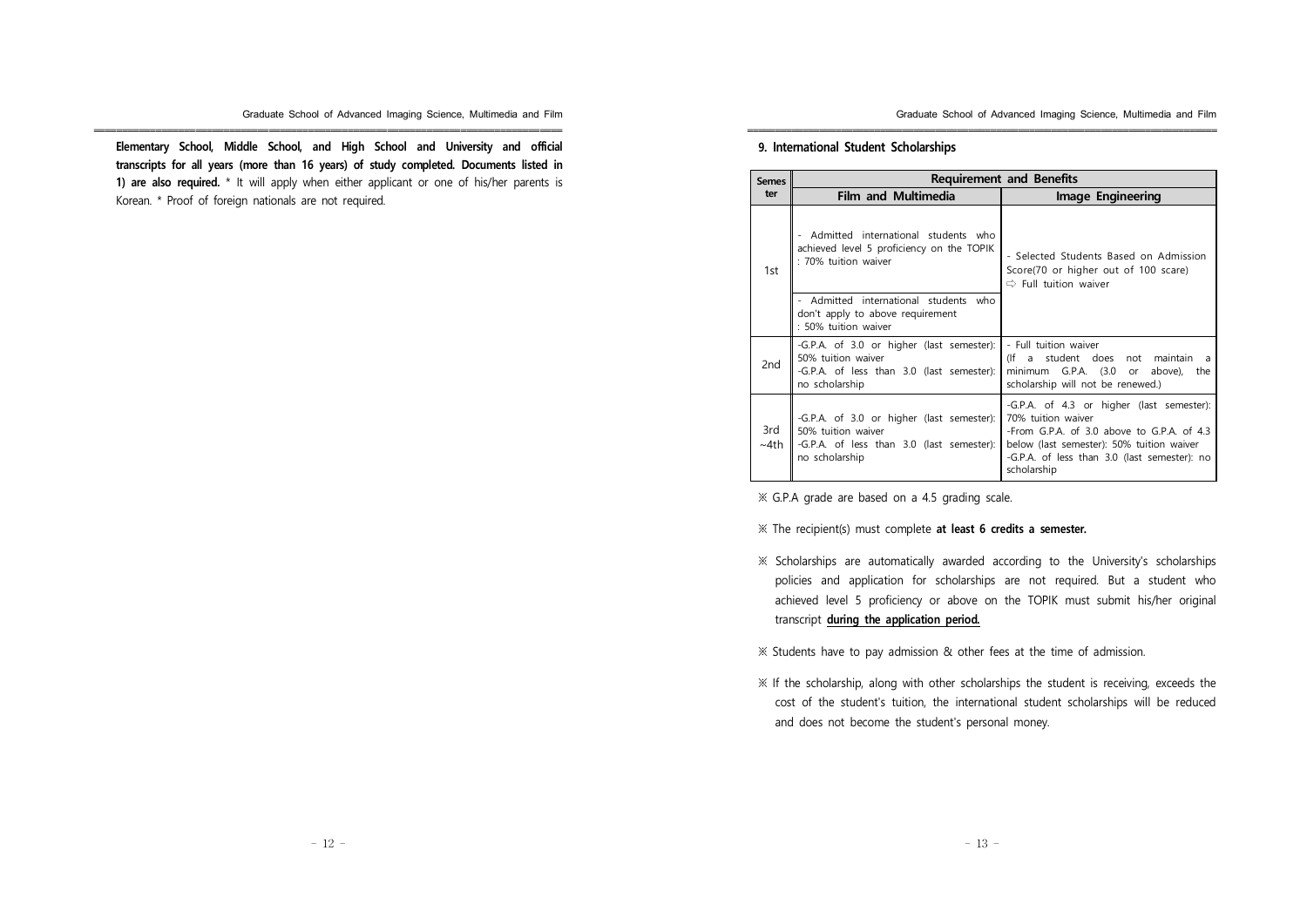### **10. Visa (Student Visa(D-2)) Issuance Procedure**

1) Certificate of admission for D-2 Visa Issuance

The successful applicant who registered within registration period should receive the Certificate of admission issued by CAU in the middle of February for spring admission and in the middle of August for fall admission.

- 2) Student Visa(D-2) Application and Issuance
- ※ Students who received D-2 visa should submit a copy of the visa to GSAIM Office, after entering Korea.
- ① Domestic Resident
	- a. Among domestic residents, the holders of C-3 or D-4 Visa should apply for the change of status of sojourn to the Seoul Immigration Office, by applying for D-2 Visa before the semester of graduate program begins.
	- b. Application Place : Seoul Immigration Office 1st Floor,

Office of Management

- Location : Mok-Dong, Yangcheon-Gu, Seoul
	- By subway No.5 Omokgyo Station Exit No.7, 10 min walk
- c. Required Documents
	- Certificate of Admission Issued by CAU
	- Passport
	- Alien registration Card (for holders only)
	- Application Form for Change of Status of Sojourn (provided at Immigration Office)
	- Receipt of Registration Fee
	- Additional documents can be required according to applicant's nationality and status of sojourn (i.e. certificate of highschool graduation, certificate of studentship of Korean Language Institute, Certificate of bank deposit, Account book etc.)
- ② Foreign Residents
- a. Foreign residents should apply D-2 Visa him/herself directly to Korean Embassy or Consulate.
- b. Place of Application : Korean Embassy or Consulate in resident country
- c. Required Documents
	- Certificate of admission issued by CAU in the middle of February for

spring admission and in the middle of August for fall admission - Passport

- Confirmation of Visa Issuance (For Chinese who reside in China only) To simplify the visa issuance process and period, CAU will apply for the students' visas preliminarily to Korean Government, and offer the Confirmation of Visa Issuance Number to the relevant Chinese student. The number will be issued at the end of February for spring semester and at the end or August for fall semester.
- Application for Visa (provided at Korean Embassy or Consulate)
- **A certificate of Family Register (Hukoubu) and resident registration (Juminzheng) (For Chinese students only)**
- Additional documents can be required according to each Embassy or Consulate (i.e. Receipt of Registration Fee, certificate of highschool graduation, Reference, **certificate of bank deposit, CHSI,** etc...)

### 3) Change of visa application method after 2021 spring (Country below only)

| Previously                                                                                                                                                                                                                                                                                                                                                                                                          | <b>Present</b> (From Mar. 2021.)                                                                                                                                                   |  |  |  |
|---------------------------------------------------------------------------------------------------------------------------------------------------------------------------------------------------------------------------------------------------------------------------------------------------------------------------------------------------------------------------------------------------------------------|------------------------------------------------------------------------------------------------------------------------------------------------------------------------------------|--|--|--|
| Certificate of Admission<br>(Copy or Original)                                                                                                                                                                                                                                                                                                                                                                      | Certificate of Admission(Original),<br>Degree Certificate Documents(Original),<br>Certificate of Bank Balance(Original)                                                            |  |  |  |
|                                                                                                                                                                                                                                                                                                                                                                                                                     | Relevant Country                                                                                                                                                                   |  |  |  |
| Ghana, Nigeria, Nepal, Myanmar, Bangladesh, Vietnam, Mongolia, Sri Lanka, Uzbekistan,<br>Ukraine, Iran, Egypt, India, Indonesia, China, Kazakhstan, Kyrgyzstan, Thailand, Pakistan,<br>Peru, Philippines, Guinea, Mali, Ethiopia, Uganda, Cameroon                                                                                                                                                                  |                                                                                                                                                                                    |  |  |  |
| Criteria for Confirmation of Degrees(MA/Bachelor) (택 1)                                                                                                                                                                                                                                                                                                                                                             |                                                                                                                                                                                    |  |  |  |
| • Certification documents such as degrees (academic background) verified by Apostille.<br>(Proof documents, such as degrees, etc. that have been confirmed as consuls of Korean<br>consul/official residence in the country of origin)<br>In case of China : Verification from the China Academic Degree & Graduate Education<br>Development Center<br>(Only for those who have earned academic or degree in China) |                                                                                                                                                                                    |  |  |  |
| Criteria for Issuing Deposit Balance Certificates                                                                                                                                                                                                                                                                                                                                                                   |                                                                                                                                                                                    |  |  |  |
| submitted)<br>• Deposit amount: 20 000 USD / 135 000 CNY / 23 000 000 KRW                                                                                                                                                                                                                                                                                                                                           | • Certificate of deposit balance in the name of the person or parents issued within the<br>last two months. (In the case of parents' name, family relationship certificate must be |  |  |  |

• Bank of China balance certificate should be frozen until March 31st 2023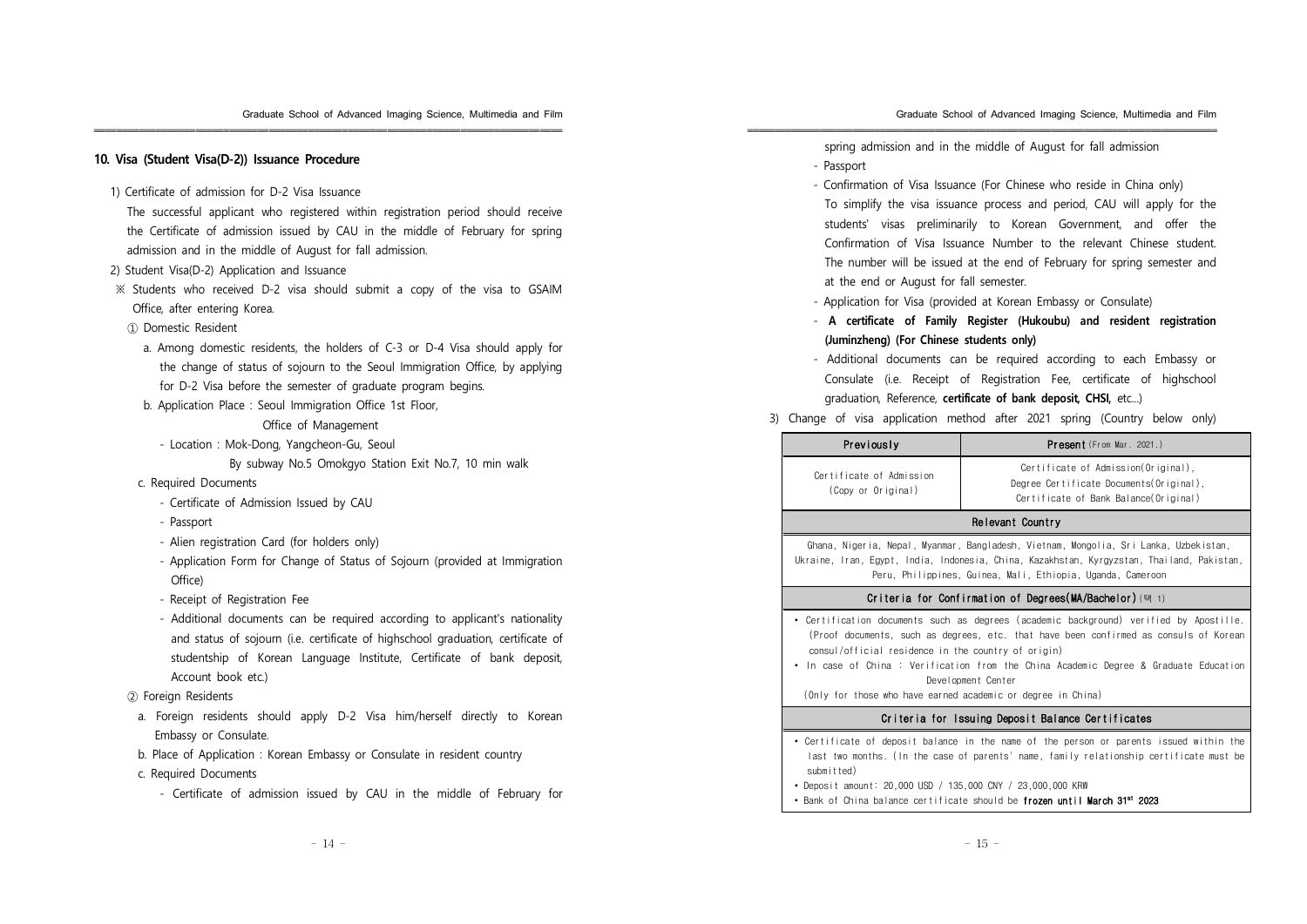### **11. Alien Registration**

1) The admitted students should apply for "Alien Registration" at Seoul Immigration Office directly, within 90 days (Immediately when permitted for change of status of Sojourn) from Arrival Date.

- ① Application Place : Seoul Immigration Office 1st Floor, Office of Management.
- ② Required Documents
	- Passport
	- Three Color Photos (3 \* 4cm)
	- Application for Alien Registration (provided at Immigration Office)
	- Certificate of Studentship (For the application after the semester begins)
- 2) In 3~4 days after application, the Alien Registration Card will be issued, and students should always carry this card.
- 3) International students who moved their resident place after Alien Registration, he/she should report the change of place of sojourn to City Hall, Country Office or District Office which belongs to new resident place, within 14 days of movement.
	- **※ After admission, students must submit a copy of their own Alien Registration Card to GSAIM Office.**
- 4) After admission, all of international students are required to have insurance for international students.

**< For more Information > Email : yjbae2013@cau.ac.kr Tel : 82-2-820-5408~5410 Graduate School of Advanced Imaging Science, Multimedia & Film 84 Heukseok-ro, Dongjak-gu, Seoul 06974, Korea**

# **List of Research Articles**

- Name of Applicant :
- Degree Course : Ph.D.
- Department/Major : Department of Imaging Science and Arts /

### **1. Master Thesis**

| <b>Thesis</b> | Name | <b>Affiliation</b> |                        |            |
|---------------|------|--------------------|------------------------|------------|
| advisor       |      | <b>University</b>  | <b>Graduate School</b> | Department |
| Title of      |      |                    |                        |            |
| thesis        |      |                    |                        |            |
| $^{\circ}$    |      |                    |                        |            |

### **2. Research Articles, Book Chapters or Exhibitions**

| NO.                            | <b>Title</b> | Journal title or   | Date of              |
|--------------------------------|--------------|--------------------|----------------------|
|                                |              | publishing company | publication          |
| $\textcircled{\scriptsize{1}}$ |              |                    | $\sim$ $\sim$ $\sim$ |
| $^{\circledR}$                 |              |                    | $\cdots$             |
| $\circledS$                    |              |                    | $\cdots$             |
| $^{\circledR}$                 |              |                    | $\cdots$             |
| $\overline{\circ}$             |              |                    | $\cdots$             |
| $^{\circ}$                     |              |                    | $\cdots$             |
| $^\circledR$                   |              |                    | $\cdots$             |
| $\overline{\circledast}$       |              |                    | $\cdots$             |
| $\overline{\circ}$             |              |                    | $\cdots$             |
| $^\circledR$                   |              |                    | $\cdots$             |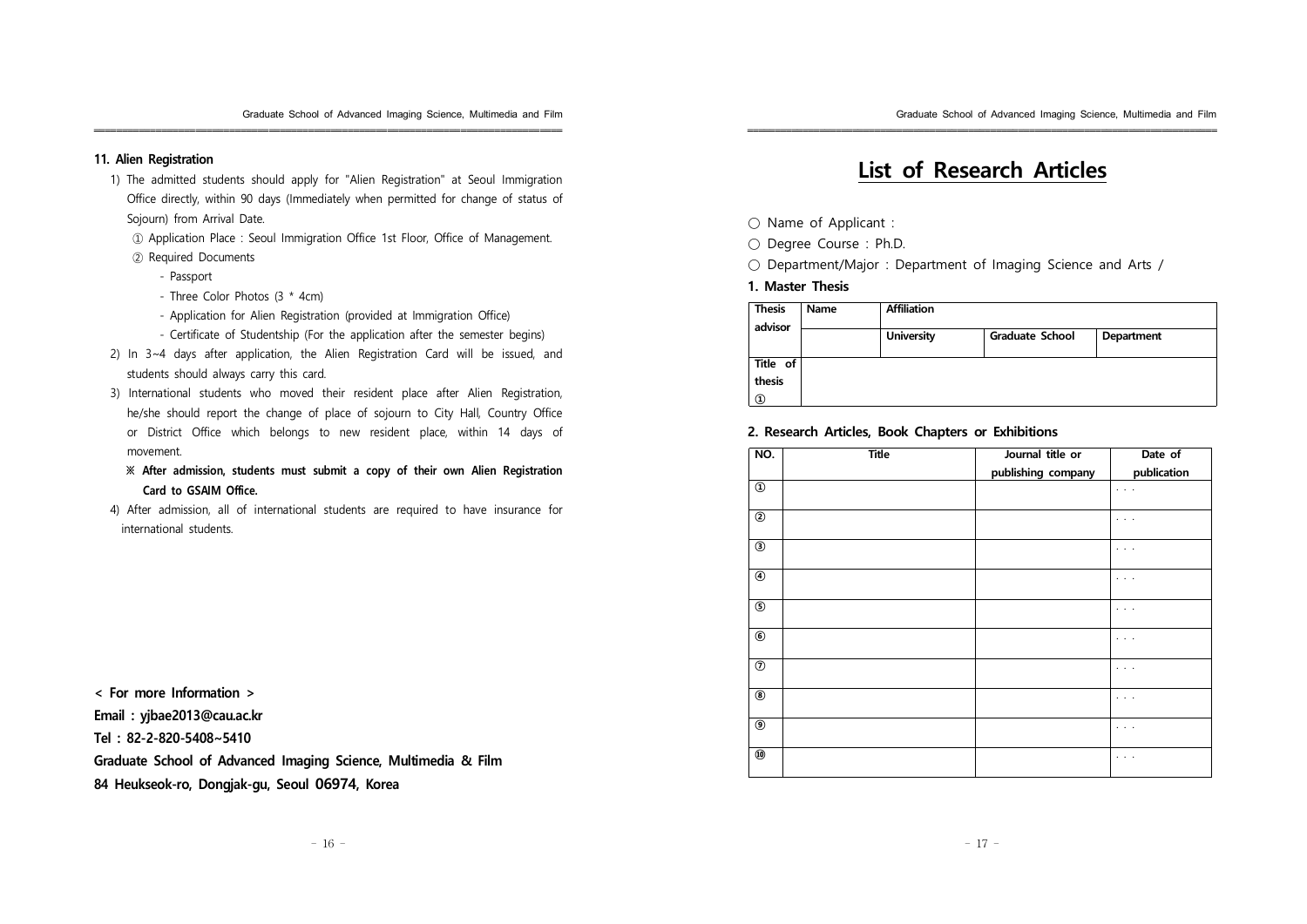# **Summary of Thesis(Research articles)**

- Name of Applicant :
- Degree Course : Ph.D.
- Department/Major : Department of Imaging Science and Arts /

| $\Box$ Title of thesis or research articles : |  |
|-----------------------------------------------|--|
| Abstract:                                     |  |
|                                               |  |
|                                               |  |
|                                               |  |
|                                               |  |
|                                               |  |
|                                               |  |
|                                               |  |
|                                               |  |
|                                               |  |
|                                               |  |
|                                               |  |
|                                               |  |
|                                               |  |
|                                               |  |
|                                               |  |
|                                               |  |
|                                               |  |
|                                               |  |
|                                               |  |

### **Portfolio Format**

| Applicant No.             |                                                          | Applicant Name               |                                             |
|---------------------------|----------------------------------------------------------|------------------------------|---------------------------------------------|
| Applying<br>Degree        | $\Box$ M.A.                                              | $\Box$ M.F.A.                | $\Box$ Ph.D.                                |
| Applying Major            | Department of Image science and arts                     |                              | Major                                       |
| Classification            | $\Box$ Video $\Box$ Scenario                             | Participation<br>of Making   | $\Box$ Yes<br>$\Box$ No                     |
| Title                     |                                                          | Running Time<br>(min)        | Min                                         |
| <b>Production</b><br>Date | 20                                                       | <b>Production</b><br>Per iod | Month _ Week _ Day                          |
| Role of<br>Applicant      | ex) Direction,<br>Scenario, Filming,<br>etc.             | <b>Production</b><br>Subjet  | ex) School,<br>individual, Sponsor,<br>etc. |
| Screening &<br>Awards     | For the awards winning, the documents of proof should be | submitted.                   |                                             |
| Intention of<br>the Work  |                                                          |                              |                                             |
| <b>Synopsis</b>           |                                                          |                              |                                             |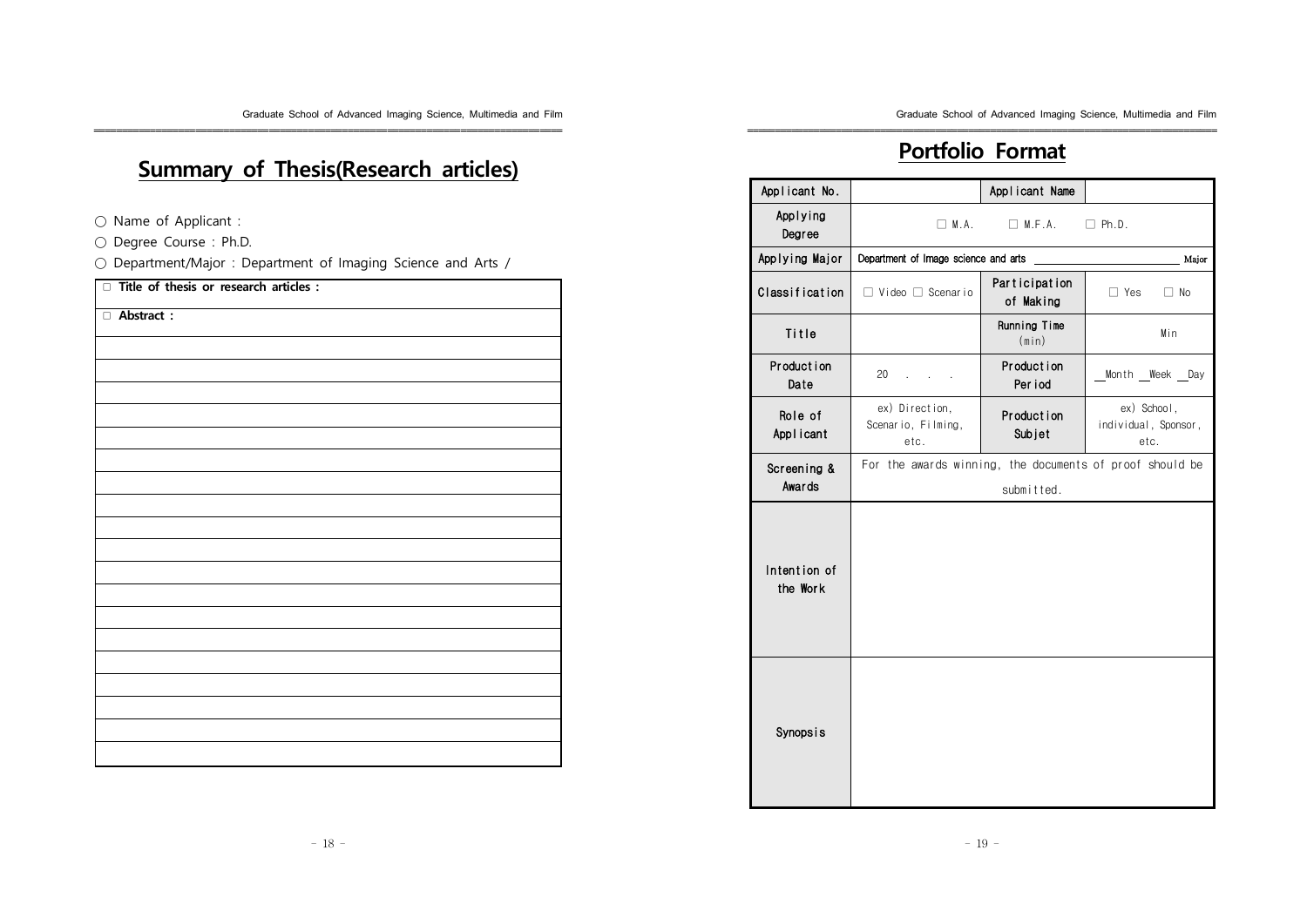### **Study Plan**

○ Name of Applicant :

○ Department/Major : Department of Imaging Science and Arts /

○ Degree Course : □ Master of Science □ Ph.D. PAGE( )-( )

## **Letter of Consent**

**To whom it may concern:**

**Student Name:** ★ **Date of birth:** ★

By applying for admission to Chung-Ang University in Seoul, Korea for the academic year , I give my consent to Chung-Ang University to officially request my academic records from my previously attended schools.

In this regard, I would like to request your full assistance when they contact you regarding verification of enrollment and transcripts.

Sincerely yours,

★ ★ **Signature Date** 

★ Mark Must be Written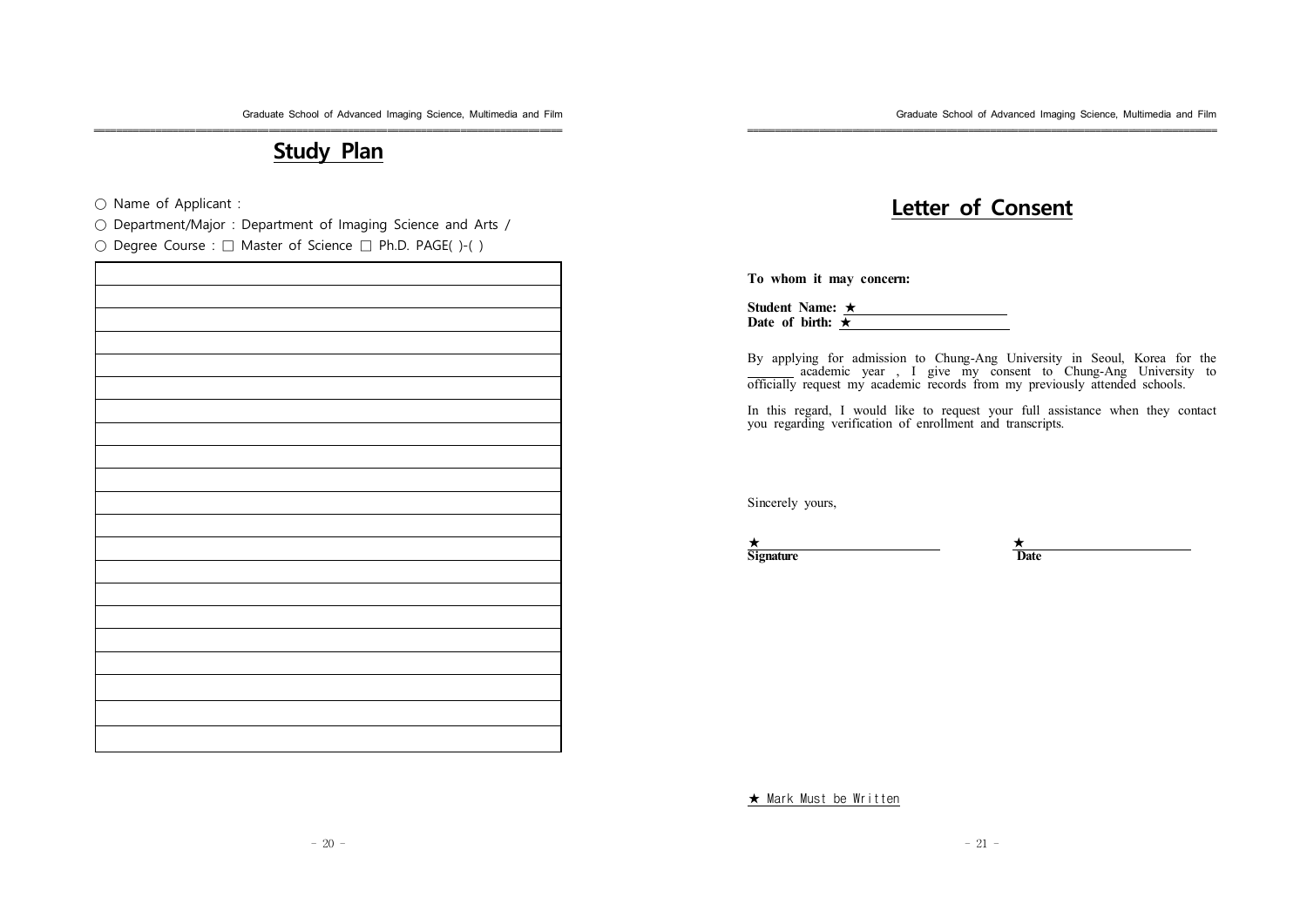### **CHUNG-ANG UNIVERSITY**

Graduate School of Advanced Imaging Science, Multimedia & Film 84 Heukseok-ro, Dongjak-Gu, Seoul 06974, KOREA

SchoolName:

★ Address:

★

Zip Code:  $\star$  Telephone: ★ Fax:  $\star$ 

Student Name: ★ Date of Birth:  $\star$ 

Dear Sir/Madam;

Regarding the academic degree of our newly admitted student, **,** we cordially request you to verify the following fact on the space provided below. According to **his/her** application documents submitted to us, it is stated that received the **degree** of **Master/bachelor's** degree on

Thank you for your kind cooperation in advance and I look forward to receiving this letter back by fax or airmail at your early convenience.

Sincerely yours,

Young Jun Bae Administrative officer

Degree awarded : Date of award : Comments(if any):

Date

Name and title of verifier:

Return to: Administrative officer, Office of Graduate School of Advanced Imaging Science, Multimedia and Film, Chung-Ang University, 84 Heukseok-ro, Dongjak-Gu, Seoul 06974, KOREA

Fax: 82-2-814-9110 E-mail: yjbae2013@cau.ac.kr Tel: 82-2-820-5408~5410

#### ★ Mark Must be Written

### $\square$  Department of Imaging science and arts

GSAIM is a graduate school which includes majors of Arts (Film, Animation & Media Studies, OTT•Content Planning/Policy/Business, Digital Scientific Photography, Film & Media Production, Immersive Media/Animation Contents and Special Effects), Imaging science(AI Imaging, Meta Fusion-VR/Game/Metaverse and technology art), Creative Masters(Art/Engineering) and Entertainment **Technology** 

### □ Major in Image Engineering

#### ○ AI Imaging (AI이미징)

We study 3D imaging, artificial intelligence-based digital image processing and recognition technology, and augmented reality technology, which are technologies for digital content development. Based on these studies in the field of advanced digital imaging technology, various application technologies such as synthesis with the real world and virtual world, active understanding of the real world, interpretation of robots and self-driving visual systems, artificial intelligence models for video and content, and 3D virtual environment are being developed.

#### ○ Meta Fusion-VR/Game/Metaverse (메타퓨전-VR/게임/메타버스)

Through research on 2D and 3D images, modeling and rendering, and animation, we intend to develop new expression technologies and environments and foster competitive human resources to develop future applications. This enables virtual environments/synthetic environments that are difficult to actually work or practice in various fields by using simulations in artificial environments implemented using computers and peripherals. In addition, it studies the production and utilization of intelligent and efficient game content by applying improved interactive technology. It enables active and effective implementation of information, entertainment, and art elements of content through research such as improved production environment of multimedia and game content, intelligent response of content, efficient utilization through network, watermarking to protect content, and information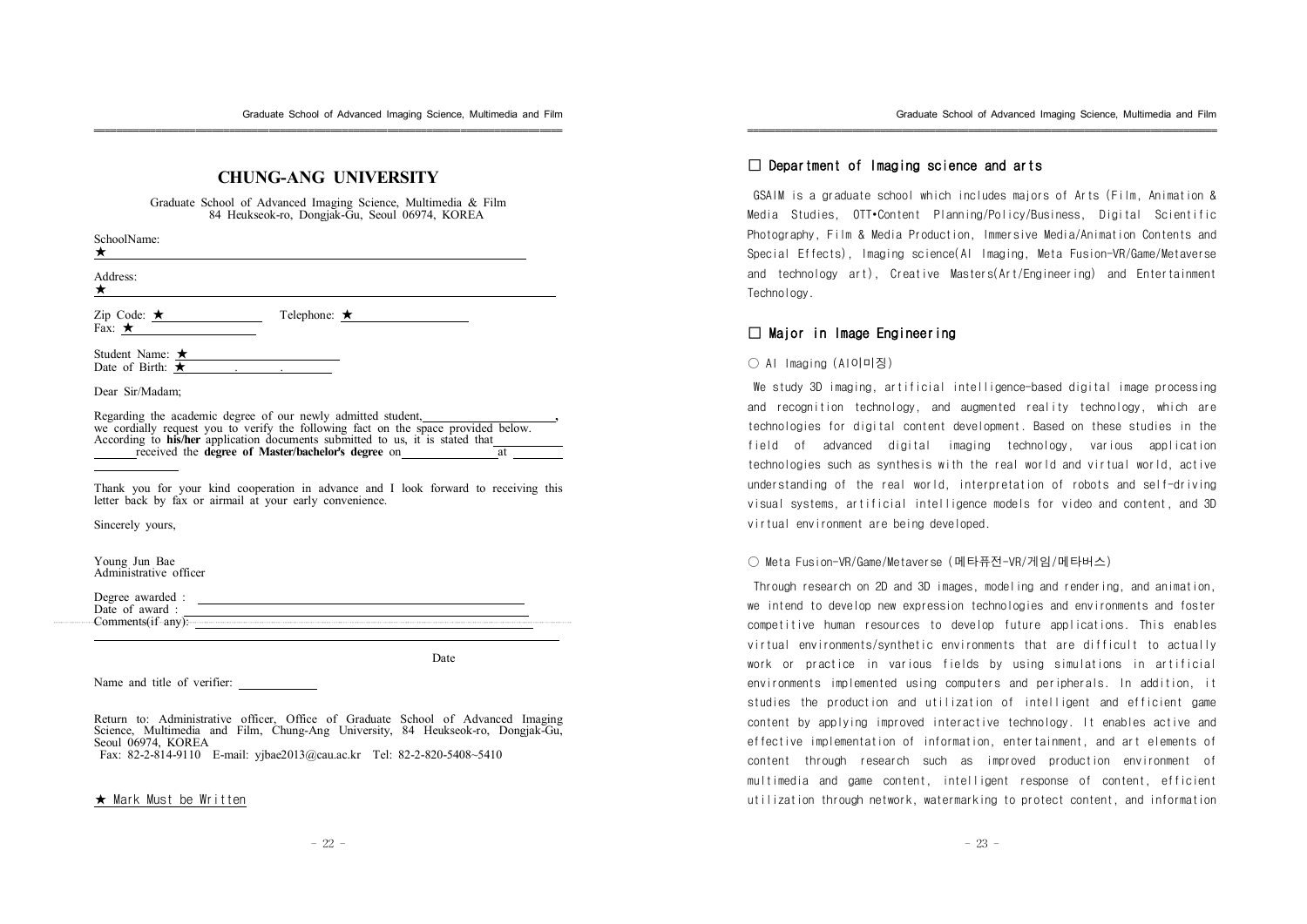protection technology. In particular, the convergence of video games, computer graphics, 3D/AR/VR, interactive technology, visual perception science, and artificial intelligence technologies enables the implementation of metabuses that can finally freely interact with the real world and virtual world.

#### ○ Technology Art (예술공학)

Technology Art major aims at creation and application of contents using digital media. Philosophy and literature in the digital era to produce new discourses and outcomes (works for exhibition and performances, and environmental sculptures) in the era of digital media. Students will study interactive media art and application technologies based on digital media. Researches and implements art works, media facade, projection mapping, 4D performance, digital entertainment, 3D image system using characteristics and merits of digital image technology and creates high-tech media objects such as kinetic medium object. In addition, we will test the possibilities of utilizing all digital media by planning and producing master plan of digital environment artworks.

### □ MAJOR IN Film / Multimedia

### ○ Film, Animation & Media Studies (영화영상이론)

The Film, Animation & Media Studies major provides an in-depth level of graduate education in the context of art and humanities. The major, which theoretically studies all forms of video culture, including movies, animation, television and digital media, deals with Korean films, film history, film theory and criticism, animation research, technology aesthetics, media culture, experimental movies and videos, documentaries, post-cinema research, and modern Asian films.

#### ○ 0TT Content Planning/Policy/Business (0TT・콘텐츠기획/정책/비즈니스)

Based on professional knowledge of video, it aims to cultivate professionals in planning, management, and policy related to the video content industry (movie, drama, webtoon, animation, game, etc.). In order to cultivate

creative talents with knowledge of culture and arts and an understanding of the video industry, it focuses on learning video theory and practical expertise through organic connection with the field.

#### ○ Film & Media Production (영화영상제작)

The entire process of film production, including planning, pre-production, production, and post-production, will be repeated and deepened through film production workshops, advanced production workshops, and graduation production, and theoretical knowledge required in the production process. In addition, it is mandatory to reinforce the basic knowledge of movies by preparing an undergraduate athlete course separately from the graduate curriculum for non-movie majors. Through such a dense process, students can expect a high-quality portfolio at graduation by securing results such as film production support and film festival entry.

### ○ Special Effects (영상특수효과)

The rapid development of digital and computer technologies requires not only the research/development of special effects-related technologies but also the training of artists who can understand and sublimate them to artistic values. Therefore, the major in video special effect production focuses on understanding the technical field of video and training creative video art personnel who can fully utilize it for creating works.

### ○ Digital / Scientific Photography (디지털 / 과학사진)

It challenges the infinite applicability of orthogonics based on the theories and practices of scientific and digital photography, which have been used to evaluate, analyze, and measure objects that have exceeded human limitations or are difficult to record in general photographic technology. In particular, the scope of research is expanded to everywhere where the role of the image is required by boldly surpassing the part that has been thought to be the unique area of photography so far. Basically, classes are conducted centering on projects linked to industry and academia, dealing with not only regular photographs but also special video ranges such as 3D, high-speed, medical, and criminal images